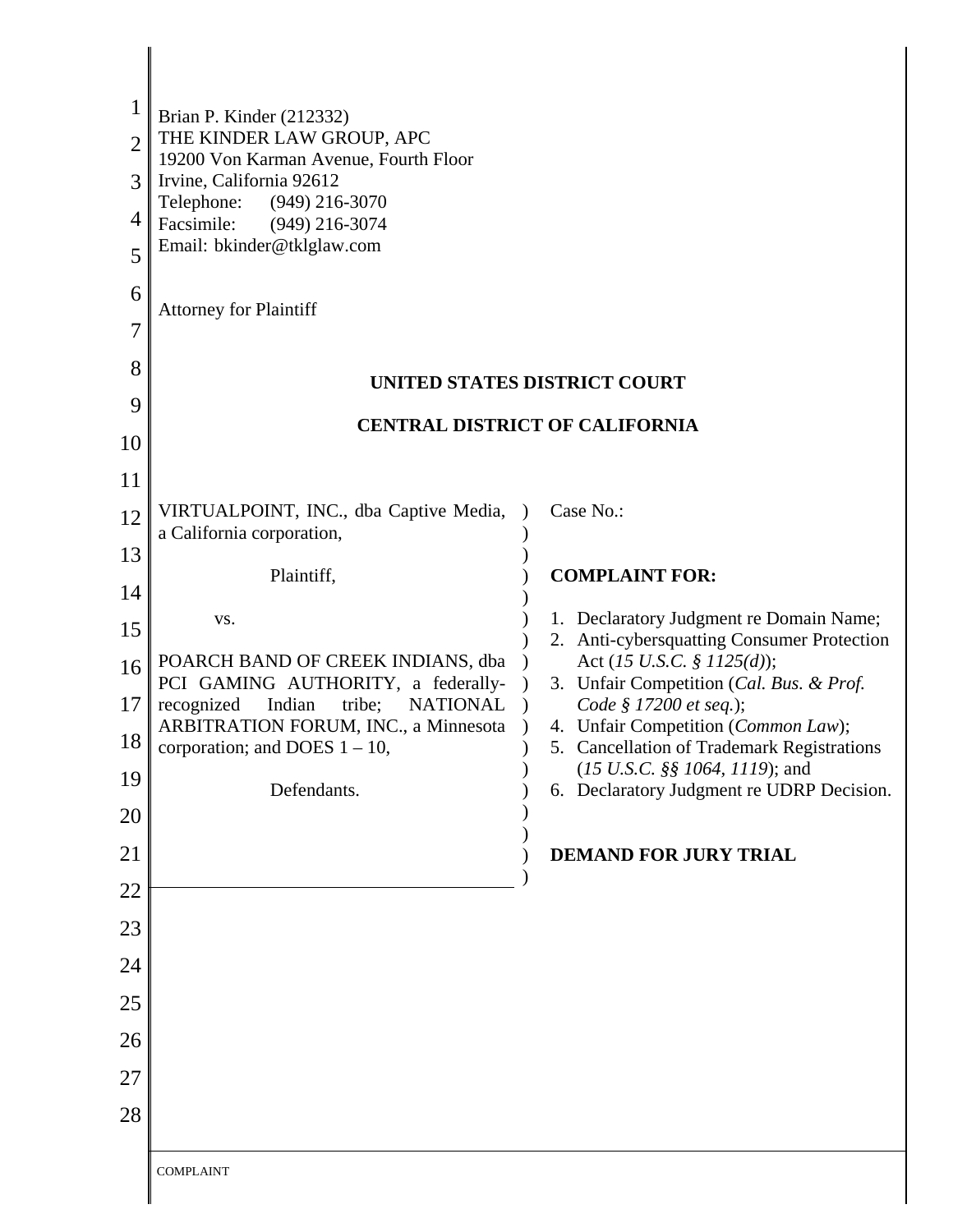1 2 3 4 5 Plaintiff VirtualPoint, Inc., dba Captive Media ("Plaintiff"), by its attorney, for its Complaint against Defendant Poarch Band of Creek Indians, dba PCI Gaming Authority, a federally-recognized Indian tribe ("Defendant PCI"), Defendant National Arbitration Forum, Inc., a Minnesota corporation ("Defendant NAF"), and DOES 1 through 10, inclusive, hereby alleges as follows:

6

## **NATURE OF CASE**

7 8 9 10 11 12 13 14 15 16 17 18 19 20 1. As explained in detail below, when Defendant PCI acquired various WIND CREEK trademark registrations, it committed fraud on the U.S. Patent and Trademark Office by submitting a declaration under penalty of perjury that falsely asserted the term Wind Creek has "no geographic significance." Defendant PCI then used the fraudulently obtained registrations to seek the transfer of Plaintiff's domain name for windcreek.com (the "Domain Name") by filing a UDRP complaint against Plaintiff. Plaintiff has been ordered to transfer the Domain Name to Defendant PCI. Plaintiff now seeks to cancel Defendant PCI's fraudulently-obtained registrations as well as a declaratory judgement and order from this Court concerning Plaintiff's rightful ownership of the Domain Name. In addition, Plaintiff asserts various claims against Defendant PCI for the improper conduct. In granting Defendant PCI's UDRP transfer request, Defendant NAF issued a decision that falsely attributed certain statements to Plaintiff that jeopardize Plaintiff's future rights. As a result, Plaintiff also seeks a declaratory judgment and order from this Court requiring Defendant NAF to modify and/or redact the wording of the decision underlying the UDRP complaint.

- 21
- 22

### **JURISDICTION AND VENUE**

23 24 25 26 27 28 2. Subject matter jurisdiction exists in this case pursuant to 28 U.S.C. § 1331, giving this Court original jurisdiction in a civil action raising a federal question under 28 U.S.C. § 1338(a), the Lanham Act, 15 U.S.C. § 1051, et seq., and the Anti-Cybersquatting Consumer Protection Act, 15 U.S.C. § 1125(d). Subject matter jurisdiction also exists in this case pursuant to 28 U.S.C. §§ 2201(a) and 2202, in that Plaintiff requests a Declaratory Judgment from this Court. Subject matter jurisdiction also exists in this case based on diversity of citizenship pursuant to 28 U.S.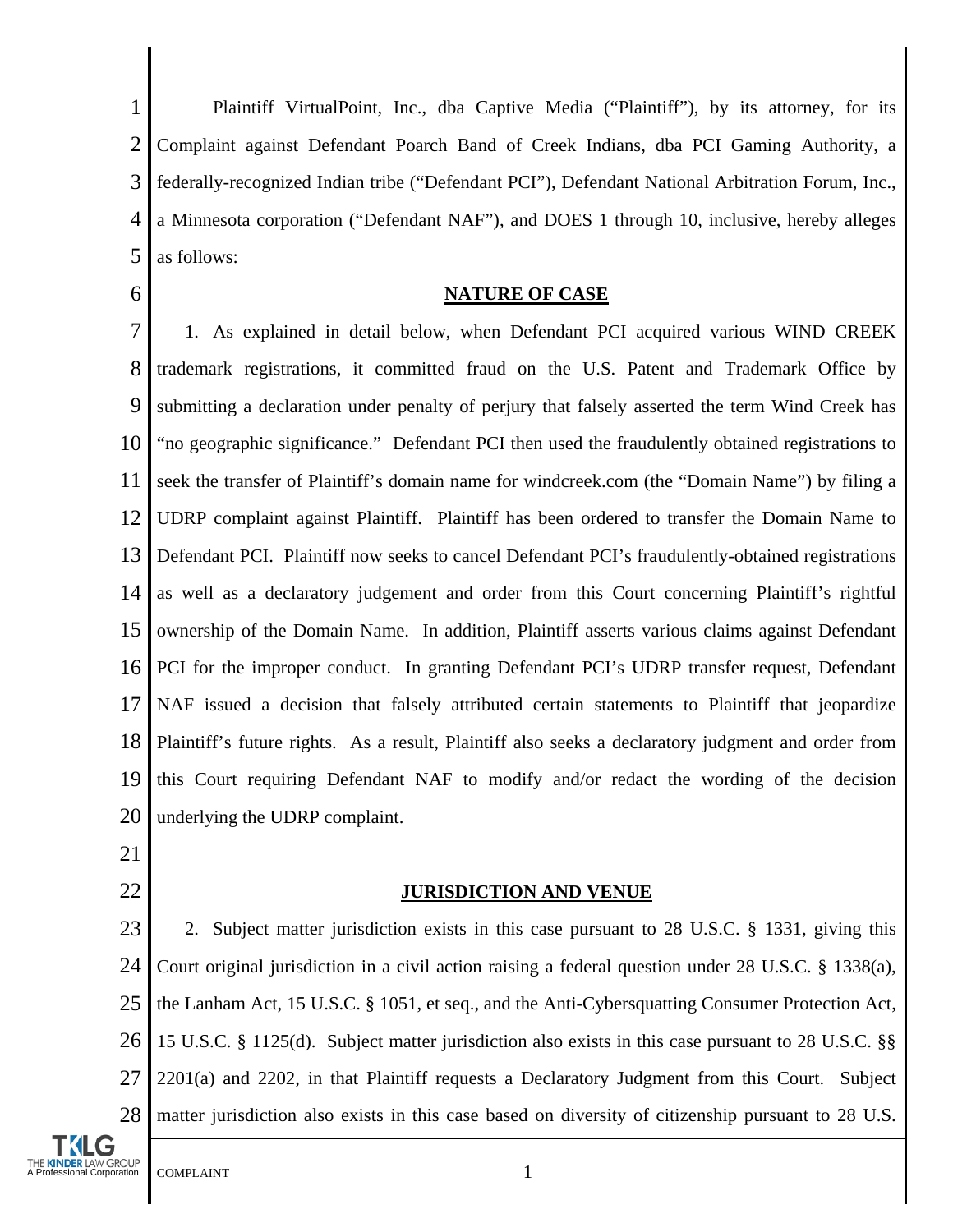1 2 3 Code § 1332 (a), in that this is an action between citizens of different states and the amount in controversy exceeds \$ 75,000, exclusive of interests and costs. This Court has supplemental jurisdiction over Plaintiff's related causes of action under 28 U.S.C. § 1367.

4 5 6 3. Venue is proper in this judicial district because a substantial part of the events or omissions giving rise to Plaintiff's claims occurred in this district. Accordingly, venue is proper in this district pursuant to 28 U.S.C.  $$1391(a)(2)$  (b) and (c) and 1400(a) and (b).

7 8 9 10 11 12 13 14 4. Venue is proper in this judicial district because this action arises out of activities within the Central District of California. The Court has personal jurisdiction over Defendant PCI because its activities occurred within and were targeted at this District and because Defendant PCI specifically consented to jurisdiction and venue in this District. Plaintiff is informed and believes that Defendant NAF regularly conducts and solicits business, engages in other forms of conduct, and derives substantial revenue from doing business in this judicial district. Moreover, a substantial part of the events or omissions giving rise to Plaintiff's claims occurred in this district. Accordingly, venue is proper in this district pursuant to 28 U.S.C. § 1391 and 28 U.S.C. § 1400.

- 15
- 16

## **PARTIES AND PERSONAL JURISDICTION**

17 18 5. Plaintiff is a California corporation with its principal place of business in Irvine, California.

19 20 21 22 23 24 25 26 27 28 6. Upon information and belief, Defendant PCI is a federally-recognized Indian tribe, with a principal place of business at 5811 Jack Springs Road, Atmore, Alabama, 36502. This Court has personal jurisdiction over Defendant PCI because Defendant PCI has purposefully availed itself to this forum through demanding that Plaintiff cease use of the Domain Name and transfer of the same to Defendant. Additionally, by filing a complaint against Plaintiff with Defendant NAF, Defendant PCI specifically consented to personal jurisdiction with this Court pursuant to the Rules for Uniform Domain Name Dispute Resolution Policy (the "Rules") relating to administrative proceedings for the resolution of disputes under the Uniform Dispute Resolution Policy adopted by ICANN, as well as the supplemental rules of the provider administering the proceedings. / / /

KINDER LAW GROUP<br>ofessional Corporation COMPLAINT 2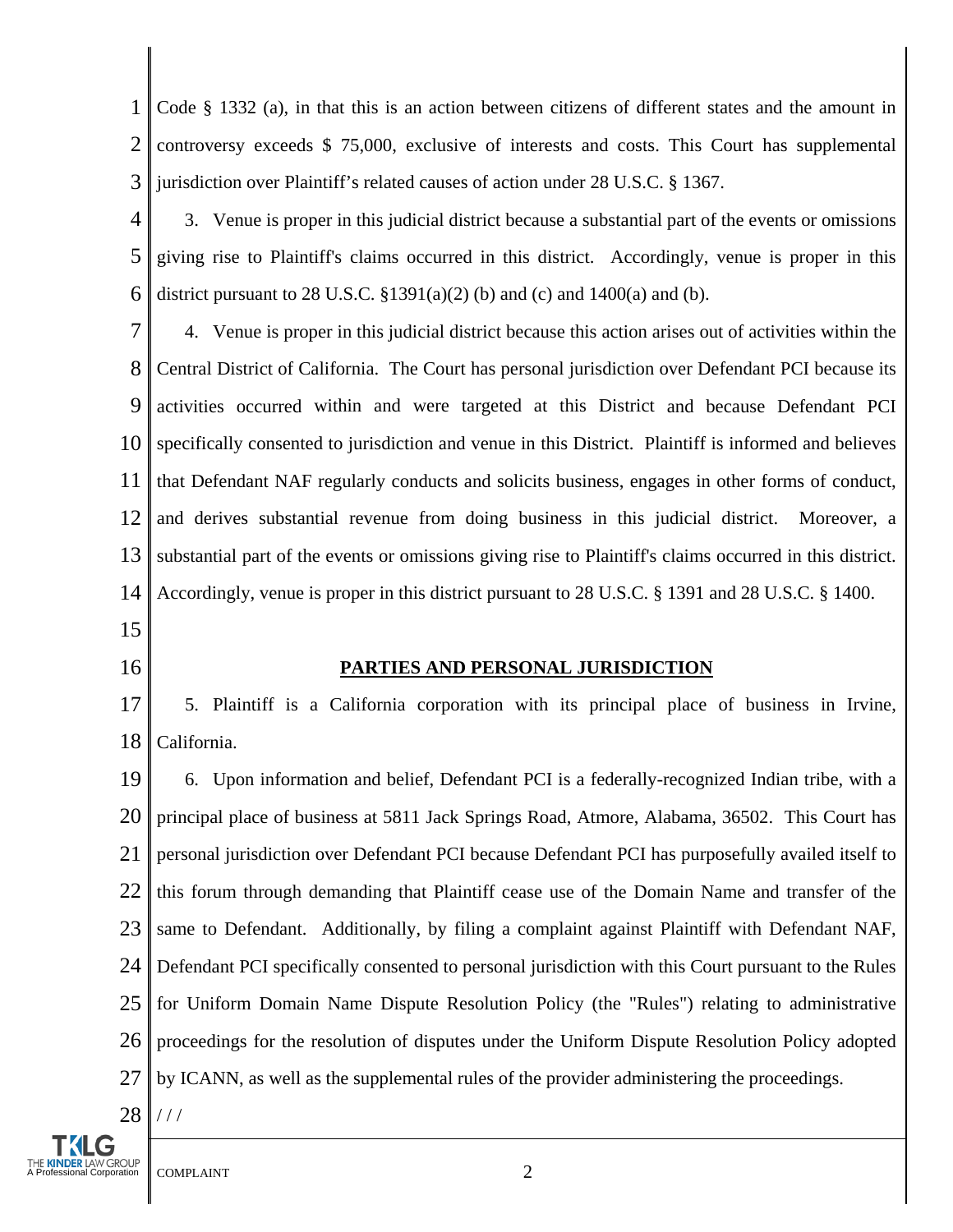1 2 3 4 5 7. Upon information and belief, Defendant NAF is a Minnesota corporation with a principal place of business at 6465 Wayzata Blvd. Suite 500, Minneapolis, Minnesota 55426. This Court has personal jurisdiction over Defendant NAF because it conducts substantial business within this district related to the unlawful activities at issue in this Complaint. The harm suffered by Plaintiff flows directly from the business conducted by Defendant NAF within this district.

6 7 8 9 10 11 12 8. This Court has personal jurisdiction over Defendant NAF because Defendant NAF has sufficient contacts with the State of California and this judicial District subjecting it to the general and specific personal jurisdiction of this Court pursuant to Cal. Code Civ. Pro § 410.10. ") because Defendant NAF purposefully availed itself to this forum by issuing a erroneously worded decision and refusing to modify the same after Plaintiff's request, that misrepresents the true allegations of Plaintiff within through demanding that Plaintiff cease use of the Domain Name and transfer of the same to Defendant.

13 14 15 16 9. The true names and capacities of Defendant DOES 1 through 10, inclusive, whether individual, corporate, associate, or otherwise, are unknown to Plaintiff who therefore sue such Defendants by such fictitious names. Plaintiff will seek leave of this Court to amend this Complaint to show said Defendant's true names and capacities when same have been ascertained.

17 18 19 20 10. Plaintiff is informed and believes and upon such information and belief alleges that each of the Defendants named herein as DOES 1 through 10, inclusive, were, and are in some manner responsible for the actions, acts, and omissions herein alleged, and for the damage caused by the Defendants and are, therefore, jointly and severally liable for the damages caused to Plaintiff.

21 22 23 24 25 11. Plaintiff is informed and believes, and upon such information and belief, alleges that at all times mentioned herein, Defendant, was the agent, employee, and officer of each of the remaining Defendants and in doing the things herein alleged, were acting within the scope, course, and purpose of said agency or employment, and with permission and consent of each of the remaining Defendants.

26 27 28 12. Plaintiff is informed and believes and upon such information and belief alleges that each of the Defendants, including DOES 1 through 10, inclusive, were, and at all times herein mentioned, acting in concert and in conspiracy with each and every one of the named Defendants.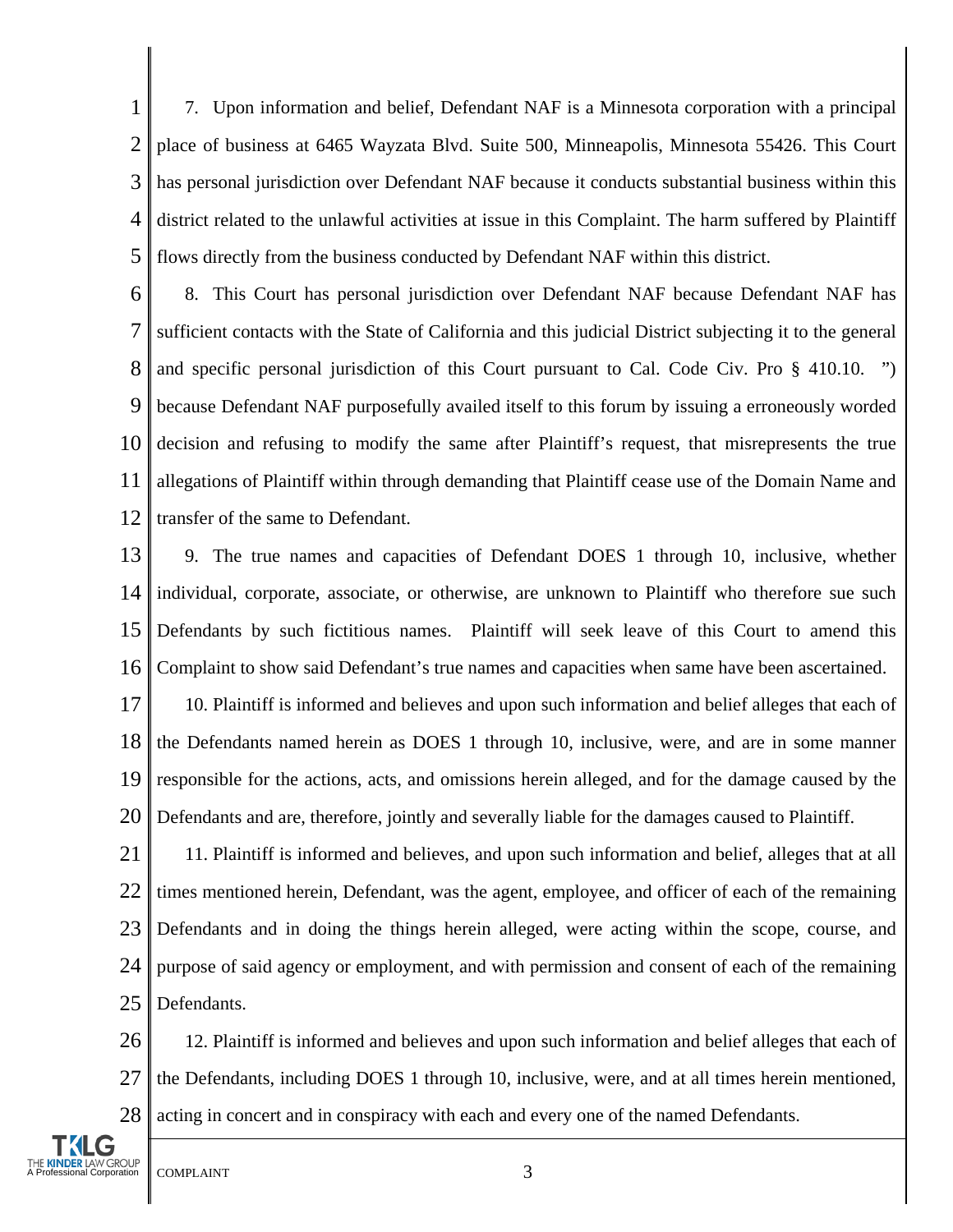1 2 3 4 5 6 7 8 9 10 11 12 13 14 15 16 17 18 19 20 21 22 23 24 25 26 27 **FACTUAL BACKGROUND** 13. Plaintiff is a premier website developer that has been in business for nearly two decades. Plaintiff's business focuses on designing and developing quality websites. These types of websites are referred to as "premier sites" and include such titles as such as www.DrivingTest.com, www.Certification.org, and others. 14. Plaintiff is the owner of the Domain Name (i.e., windcreek.com). As set forth in the WHOIS records (i.e., the database that maintains information about the registration of domain names), the domain name creation date for the Domain Name is January 14, 2003. 15. Plaintiff registered the Domain Name due to its obvious appeal as a geographic indicator as well as its ability to function in relation to wind energy. Among the domain names that Plaintiff owns are the following: www.windcatcher.com, www.windcircle.com, www.windriders.com, www.windview.com, www.windword.com, and of course www.windcreek.com. 16. At the time that Plaintiff registered the Domain Name, Plaintiff had no knowledge of the existence of Defendant PCI or Defendant PCI's use of any mark comprised of or incorporating the term Wind Creek. Plaintiff did not register the Domain Name with the intent to sell the Domain Name to Defendant PCI - or anyone else for that matter. Plaintiff has never initiated contact with Defendant PCI to sell the Domain Name, nor attempted to disrupt Defendant PCI's business by confusing consumers trying to find the Defendant's business by confusing consumers trying to find the defendant's website, or otherwise. 17. After registering the Domain Name, Plaintiff did not use the Domain Name in connection with any goods or services. The content at the website appearing at the Domain Name has never focused upon Defendant PCI, Defendant PCI's business, or Defendant PCI's competitors. 18. Based upon Plaintiff's review of the U.S. Patent and Trademark Office records pertaining to trademark applications filed by Defendant PCI, Plaintiff is informed and believes and on that basis alleges that Defendant PCI's earliest date of use of any mark comprised of or incorporating

28 or incorporating the term Wind Creek does not pre-date the creation date of the Domain Name.

the term Wind Creek occurred in 2009. Thus, Defendant PCI's first use of any mark comprised of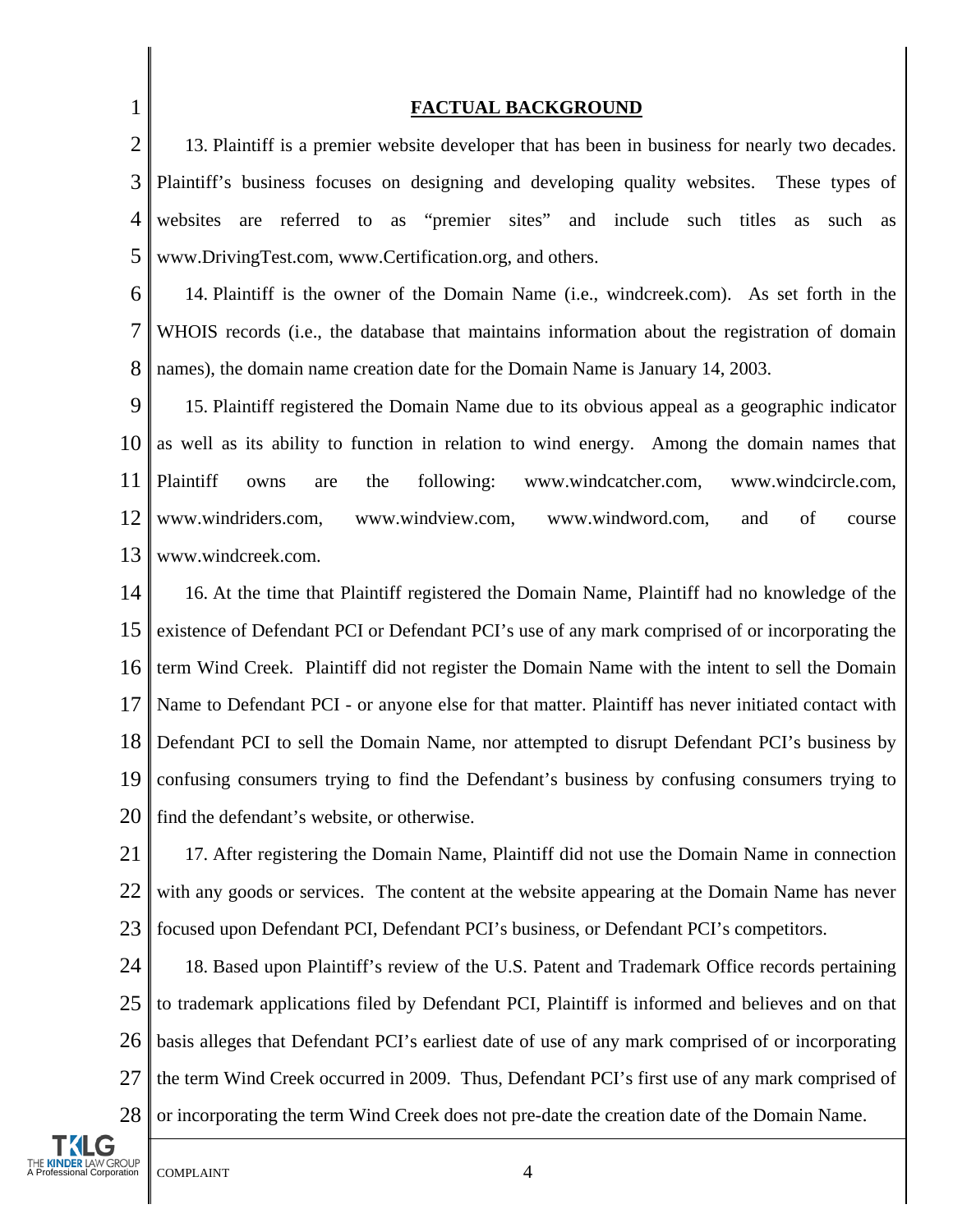|--|--|--|

## **THE CHALLENGED TRADEMARK REGISTRATIONS**

| $\overline{2}$ | 19. Defendant PCI owns the following three (3) trademark registrations issued by the U.S. |                            |                                                                                                                           |
|----------------|-------------------------------------------------------------------------------------------|----------------------------|---------------------------------------------------------------------------------------------------------------------------|
| 3              | Patent and Trademark Office (hereinafter, collectively "the Challenged Registrations"):   |                            |                                                                                                                           |
| 4              |                                                                                           | FILING DATE / NO.          |                                                                                                                           |
|                | <b>MARK</b>                                                                               | REG. DATE / NO.            | GOODS/SERVICES                                                                                                            |
| 5              | <b>WIND CREEK</b><br>CASINO &                                                             | Feb. 6, 2009<br>77/665,214 | Cabarets; Casinos; Entertainment services in the nature of<br>comedy shows; Entertainment services in the nature of       |
| 6              | <b>HOTEL</b>                                                                              |                            | live musical performances; Wagering services (Class 41);                                                                  |
| 7              |                                                                                           | June 23, 2009              | Bar and restaurant services; Cafe and restaurant services;<br>Catering for the provision of food and beverages; Catering  |
|                |                                                                                           | 3,643,523                  | of food and drinks; Cocktail lounge buffets; Cocktail                                                                     |
| 8              |                                                                                           |                            | lounges; Hotel and restaurant services; Hotel, bar and<br>restaurant services; Providing social meeting, banquet and      |
| 9              |                                                                                           |                            | social function facilities; Restaurant, bar and catering                                                                  |
| 10             | <b>ESCAPE AT</b>                                                                          | Jan. 18, 2012              | services (Class 43).<br>Conducting and providing facilities for special events                                            |
| 11             | <b>WIND CREEK</b>                                                                         | 85/518,845                 | featuring casino and gaming contests and tournaments;                                                                     |
|                |                                                                                           | June 19, 2012              | Educational services, namely, conducting classes in the<br>fields of culinary arts and distribution of training materials |
| 12             |                                                                                           | 4,161,444                  | in connection therewith; Entertainment services, namely,                                                                  |
| 13             |                                                                                           |                            | casino gaming; Gaming services in the nature of casino<br>gaming; Physical fitness studio services provided               |
| 14             |                                                                                           |                            | exclusively at Wind Creek Casino and Hotel, namely,<br>providing exercise classes, body sculpting classes, and            |
| 15             |                                                                                           |                            | group fitness classes; Providing fitness and exercise                                                                     |
| 16             |                                                                                           |                            | facilities exclusively at Wind Creek Casino and Hotel;<br>Providing physical fitness<br>and exercise<br>services          |
|                |                                                                                           |                            | exclusively at Wind Creek Casino and Hotel, namely,                                                                       |
| 17             |                                                                                           |                            | indoor cycling and yoga instruction (Class 41);<br>Hotel services; Restaurant and hotel services (Class 43);              |
| 18             |                                                                                           |                            | Day spa services, namely, nail care, manicures, pedicures<br>and nail enhancements; Health spa services for health and    |
| 19             |                                                                                           |                            | wellness of the body and spirit offered at a health club                                                                  |
| 20             |                                                                                           |                            | facility; Health spa services for health and wellness of the<br>body and spirit, namely, providing massage, facial and    |
| 21             |                                                                                           |                            | body treatment services, cosmetic body care services,<br>(Class 45).                                                      |
| 22             | <b>WIND CREEK</b>                                                                         | Sept. 11, 2013             | Casinos; Entertainment services, namely, casino gaming;                                                                   |
|                |                                                                                           | 86/061,732                 | Gambling services; Gaming services in the nature of<br>casino gaming (Class 41);                                          |
| 23             |                                                                                           | Feb. 18, 2014              | Hotel accommodation services; Hotel services; Hotel, bar                                                                  |
| 24             |                                                                                           | 4,485,354                  | and restaurant services; Hotel, restaurant and catering<br>services (Class 43).                                           |
| 25             |                                                                                           |                            |                                                                                                                           |

27

28

26 20. During the prosecution of a trademark application, the U.S. Patent and Trademark Office requires an applicant to disclose any geographic significance of the underlying mark. See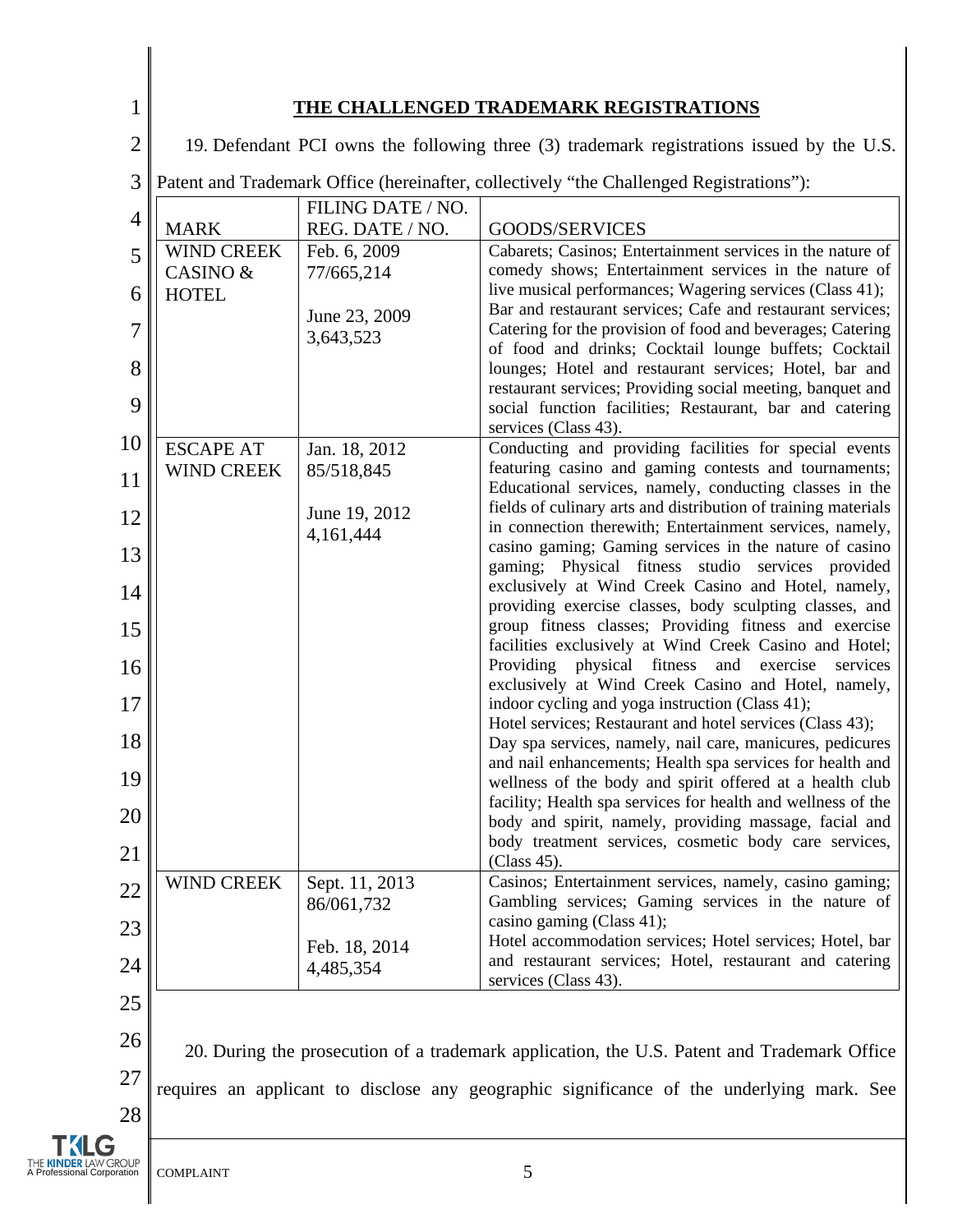1 2 3 4 5 6 7 Trademark Manual of Examination Procedure ("TMEP") § 1210 et seq.; see also 37 C.F.R. §2.61(b). The reason for the requirement stems from the underlying policy of prohibiting a person from claiming exclusive rights to a merely geographic term unless and until that person has made such extensive use that it acquires "secondary meaning." See 15 U.S.C. § 1052(e)-(f); see also TMEP § 1212. As a result, until a person has made such extensive use, anyone who adopts a merely geographic term for their mark assumes the risk that others will be entitled to also make fair use of such terms.

8 9 10 11 12 13 14 15 16 17 21. Prior to obtaining the Challenged Registrations, Defendant PCI made no fewer than ten (10) failed attempts to register marks comprised of and/or incorporating the term WIND CREEK. During Defendant PCI's prosecution of those ten (10) failed applications, the Examining Attorney at the U.S. Patent and Trademark Office appears to have repeatedly questioned whether the term WIND CREEK had any geographic significance. It appears that in response to U.S. Patent and Trademark Office's inquiries, Defendant PCI denied that the term WIND CREEK had an geographic meaning. As a result, the Examining Attorney entered Examiner's Amendments into the records stating, "The term WIND CREEK had no meaning other than a trademark significance." Defendant PCI subsequently abandoned all of these ten (10) prior applications and each is presently identified by the U.S. Patent and Trademark Office as being "Dead."

18 19 20 21 22 22. On February 6, 2009, Defendant PCI then applied to register the first of the Challenged Registrations. In the trademark application, Defendant PCI stated, "WIND CREEK appearing in the mark has no significance in the relevant trade or industry or as applied to the goods/services listed in the application, no geographical significance, nor any meaning in a foreign language." In addition to the foregoing, Defendant PCI stated,

"The undersigned, being hereby warned that willful false statements and the like so made are punishable by fine or imprisonment, or both, under 18 U.S.C. Section 1001, and that such willful false statements, and the like, may jeopardize the validity of the application or any resulting registration, declares that he/she is properly authorized to execute this application on behalf of the applicant; he/she believes the applicant to be the owner of the trademark/service mark sought to be registered, or, if the application is being filed under 15 U.S.C. Section 1051(b), he/she believes applicant to be entitled to use such mark in commerce; to the best of his/her knowledge and belief no other person, firm, corporation, or association has the right to use the mark in commerce, either in the identical form thereof or in such near resemblance thereto as to be likely, when used on or in connection

23

24

25

26

27

28

**TKLG**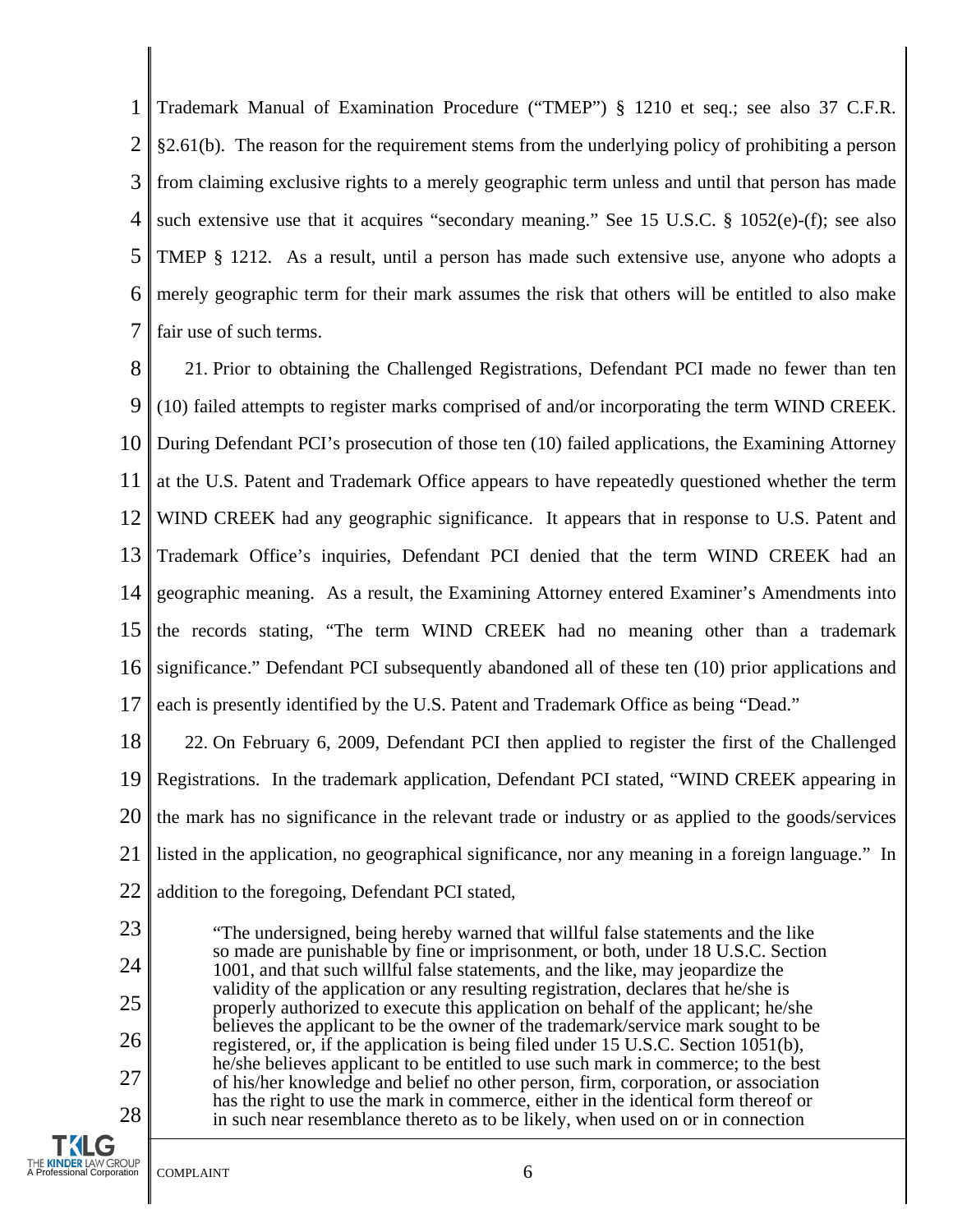true; and that all statements made on information and belief are believed to be true." 23. Defendant PCI is located in the State of Alabama. Wind Creek is the name of the largest State Park in Alabama. Indeed, according to Alabama State Parks, Wind Creek State Park is not only the largest State Park in Alabama, but it is the largest state-owned campground in the entire United States. As shown in the Google® map screen capture below, Wind Creek State Park in Alabama is located in and around a large body of water identified as Wind Creek.

with the goods/services of such other person, to cause confusion, or to cause mistake, or to deceive; and that all statements made of his/her own knowledge are



 24. As shown in the Google® map screen capture below, Defendant PCI's casino is located just south of Wind Creek State Park. On that basis, Plaintiff alleges that Defendant PCI concealed the geographic significance of Wind Creek from the U.S. Patent and Trademark Office. As a result, the Challenged Registrations are subject to cancellation on grounds that Defendant PCI committed fraud on the U.S. Patent and Trademark Office in obtaining the registrations. On information and belief, Defendant PCI misrepresented the true facts to the U.S. Patent and Trademark Office because Defendant PCI believed that the U.S. Patent and Trademark Office

G THE KINDER LAW GROUP<br>A Professional Corporation COMPLAINT 7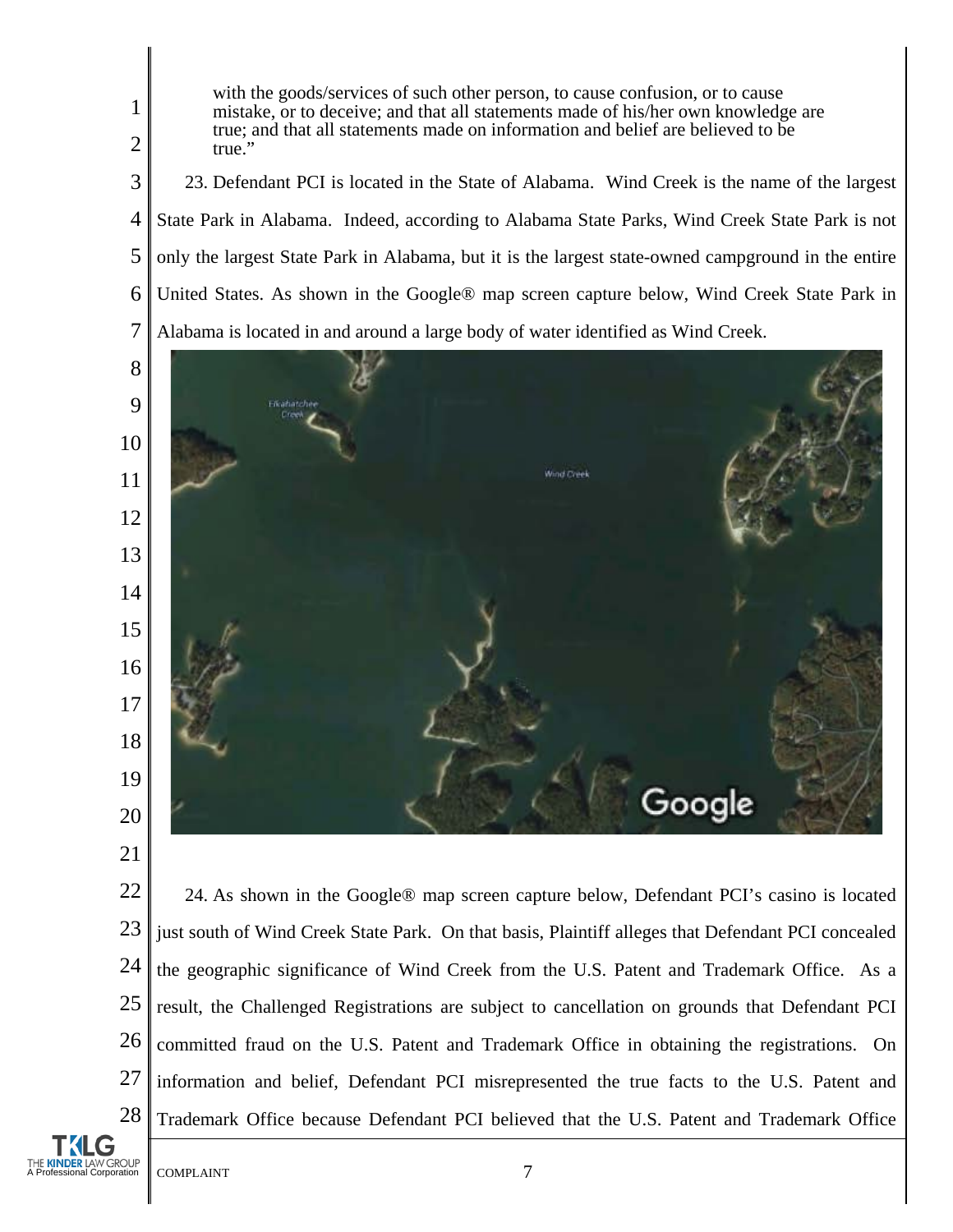would have refused registration to Defendant PCI's mark on grounds that WIND CREEK is merely geographically descriptive.



 25. After Defendant PCI obtained the registration stemming from the February 6, 2009 application, Defendant PCI then cited to the earlier registration in order to obtain each of the other two of the Challenged Registrations. As a result, each of the resulting registrations is likewise obtained through Defendant PCI's intentional misrepresentation concerning the geographic nature (or rather a lack thereof) of the term WIND CREEK.

 26. In addition to the largest State Park near Defendant PCI, there are also numerous streets and other geographic destinations throughout the United States that are associated with the geographic term Wind Creek. Among the more prominent geographic locations are those located in Sacramento, California; Fort Worth, Texas; and Kingwood, Texas, among others. Within these individual regions, there are unquestionably camping facilities, lodging facilities, motels and

**SINDER** LAW GROUP<br> **A PROFESSIONAL COMPLAINT** 88

G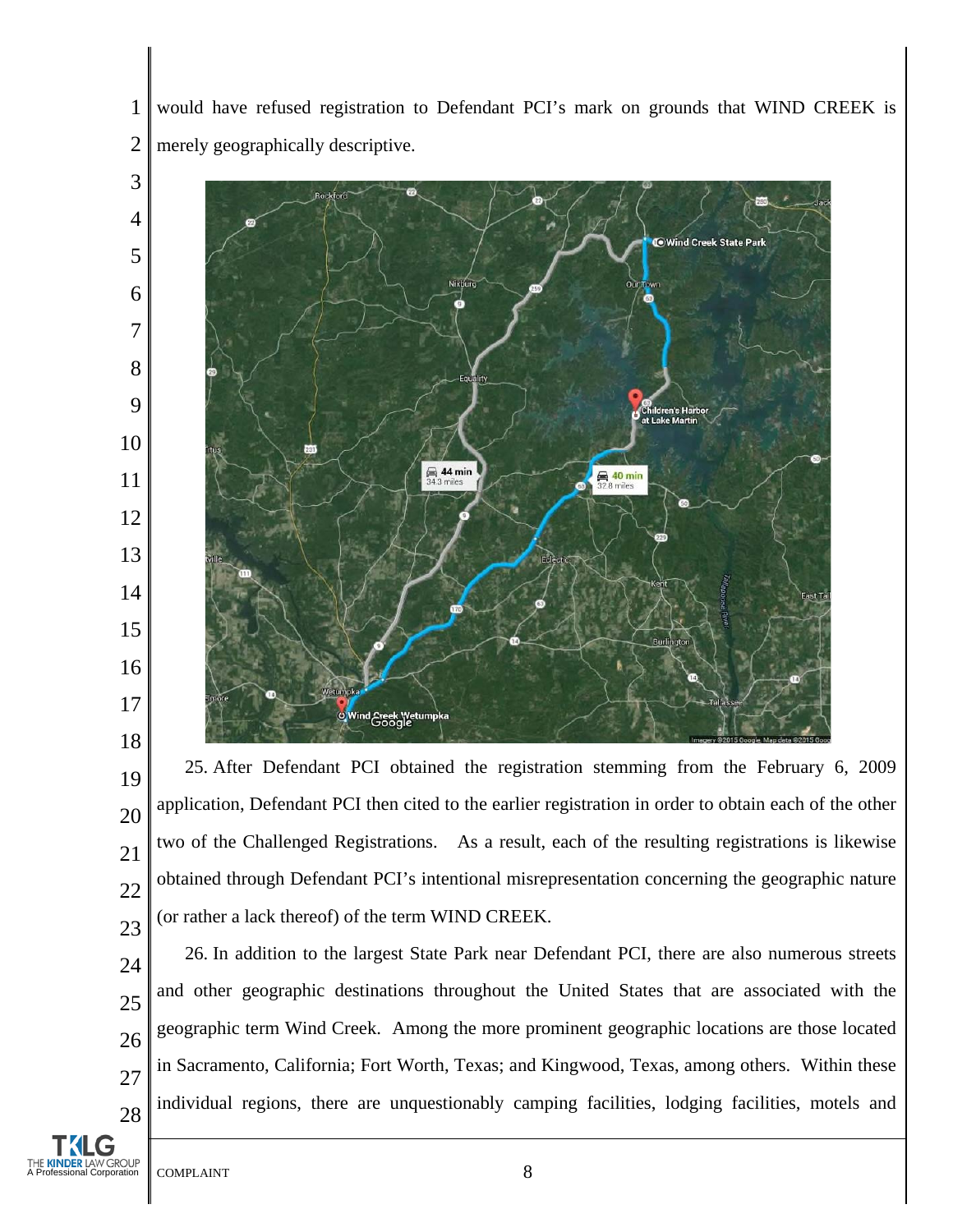1 2 hotels. Therefore, any reference to such facilities in wind creek could not refer uniquely to Defendant PCI.

3 4 5 6 7 8 27. In addition, and as expected with a merely geographic term, there are many businesses throughout the United States that incorporate the term Wind Creek in the name, including, apartments that include Wind Creek in the name, golf courses that include Wind Creek in the name, flying disc parks that include Wind Creek in the name, and so on. Thus, Plaintiff alleges that the term unquestionably has a merely geographic significance and does not connote any one particular source.

9 10 11 28. Additionally, there are numerous uses of the phrase "wind creek" in other domain names and by entities spread throughout the United States and abroad. Among the active websites not affiliated with the Defendant PCI are the following:

- 12 13 14 15 16 17 18 19 20 21 22 23 24 **REFERENCE USE** [www.windcreekinc.com](http://www.windcreekinc.com/) Construction company [www.windcreekfarm.com](http://www.windcreekfarm.com/) | Horse breeders [www.windcreekhelicoptercharter.com](http://www.windcreekhelicoptercharter.com/) Helicopter Helicopter services [www.windcreekstatepark.com](http://www.windcreekstatepark.com/) Recreational vehicle (RV) park [www.windcreekapartments.com](http://www.windcreekapartments.com/) Apartment Complex<br>www.windcreekkennels.com Dog kennel [www.windcreekkennels.com](http://www.windcreekkennels.com/) <http://www.82fss.com/windcreekgolfcourse.html> Golf course <http://www.catomaoutdoor.com/Catalog/ProductInfo> Tents [http://www.apartmentguide.com/apartments/California/Sac](http://www.apartmentguide.com/apartments/California/Sacramento/Windcreek-Apartments/88215/) [ramento/Windcreek-Apartments/88215/](http://www.apartmentguide.com/apartments/California/Sacramento/Windcreek-Apartments/88215/) Apartments [www.windcreeksubdivision.com](http://www.windcreeksubdivision.com/) [www.windcreeksubdivision.net](http://www.windcreeksubdivision.net/) Homeowner's association [www.windcreek.net](http://www.windcreek.net/) Parked page [www.windcreek.org](http://www.windcreek.org/) Parked page [www.windcreekfire.com](http://www.windcreekfire.com/) Parked page [www.windcreekstudio.com](http://www.windcreekstudio.com/) Parked page [www.windcreekstudios.com](http://www.windcreekstudios.com/) Parked page [www.windcreekranch.com](http://www.windcreekranch.com/) Parked page [www.wind-creek.com](http://www.wind-creek.com/) Parked page [http://www.alapark.com/wind-creek-state-park](http://www.alapark.com/wind-creek-state-park-campground)[campground](http://www.alapark.com/wind-creek-state-park-campground) Wind Creek State Park
- 25 29. As a result of the above, Plaintiff alleges that Defendant PCI cannot claim exclusive rights

26 to use of the term WIND CREEK as a domain name, trademark or otherwise.

27  $/ / /$ 

28 / / /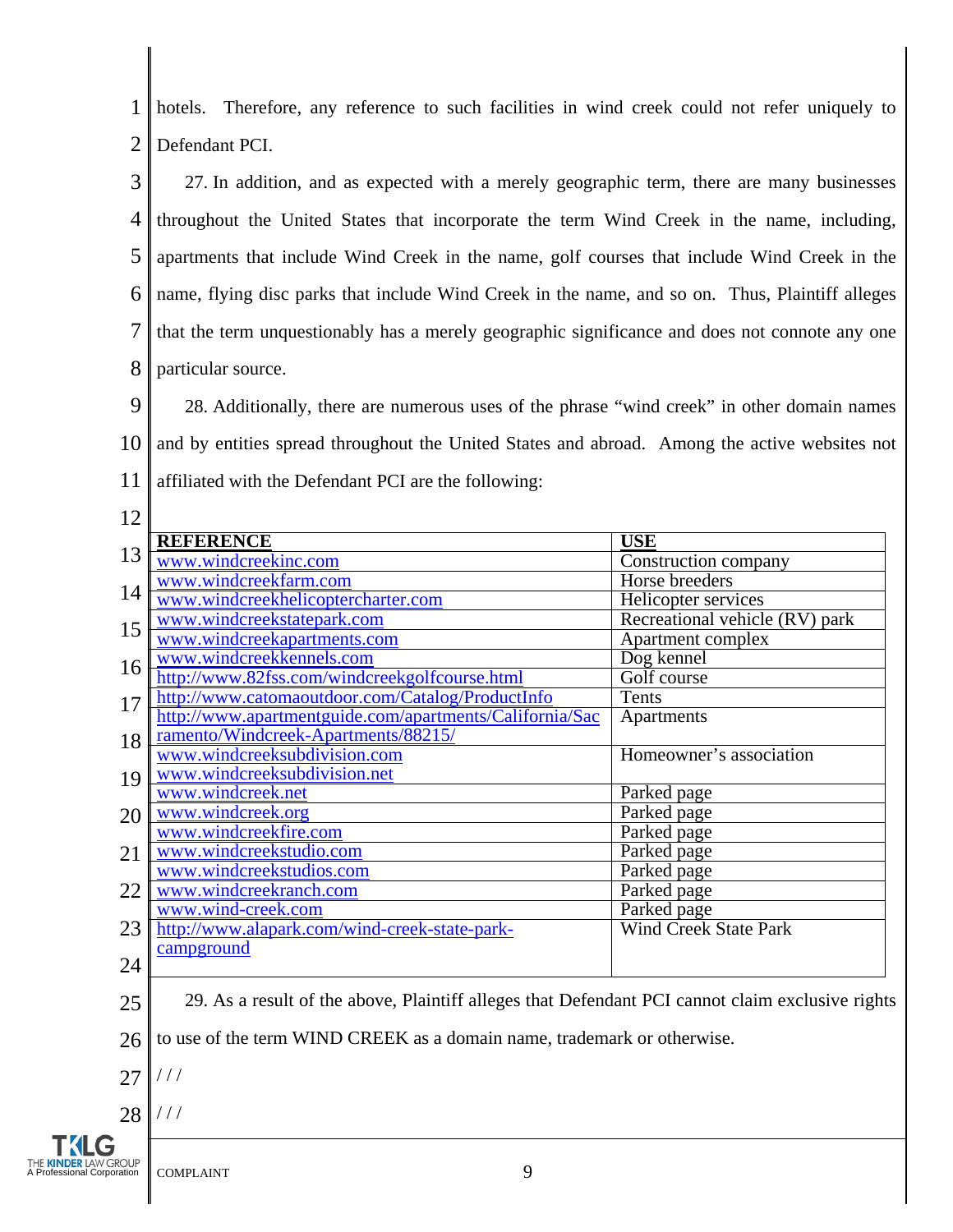# **DEFENDANT PCI'S ACTIONABLE ACTIVITIES AND CREATION OF A JUSTICIABLE CONTROVERSY**

3 4 30. Defendant PCI offers hotel, restaurant, spa and gaming services in casinos under the marks in the Challenged Registrations.

5 6 7 31. Plaintiff has not used the Domain Name for goods and services related to hotel, restaurant, spa or gaming services. Plaintiff has not used the Domain Name to offer any goods or services that are related to or compete with those of Defendant, nor for any other illegitimate purpose.

8 9 10 11 12 32. Regardless, after Defendant PCI obtained the Challenged Registrations through fraud, an employee of Defendant PCI (Caitlin Dingle) contacted Plaintiff via email dated June 11, 2013 and inquired about purchasing the Domain Name from Plaintiff. Plaintiff responded indicating that the Domain Name was not for sale since it was to be utilized for a specific purpose. Following that email exchange, there were no further communications between the parties.

13 14 15 16 17 18 33. Over two years later, on September 30, 2015, Plaintiff received an email from Defendant NAF attaching an administrative complaint that had been filed by Defendant PCI against Plaintiff. The complaint alleged that the Domain Name is confusingly similar to Defendant's trademark, that Plaintiff had no legitimate interests or rights to the Domain Name and that Plaintiff had registered and used the Domain Name in bad faith. The complaint sought transfer of the Domain Name from Plaintiff to Defendant.

19 20 21 22 23 24 34. Plaintiff alleges that Defendant PCI and/or Defendant PCI's legal counsel intentionally manipulated the evidence submitted in support of the UDRP Complaint. Specifically, Plaintiff did not have an active website corresponding to the Domain Name; instead, Plaintiff merely had the Domain Name parked with a parking service that functioned in a geographical manner. The content appearing on the site corresponding to the Domain Name was determined solely by the parking service through the application of a proprietary algorithm.

25 26 27 35. With regard to Plaintiff's parked site, Plaintiff alleges that the categories displayed were consistent with those one would expect to be associated with a geographic term such as Wind Creek. By way of example, the algorithm behind the parking service triggered categories relating

28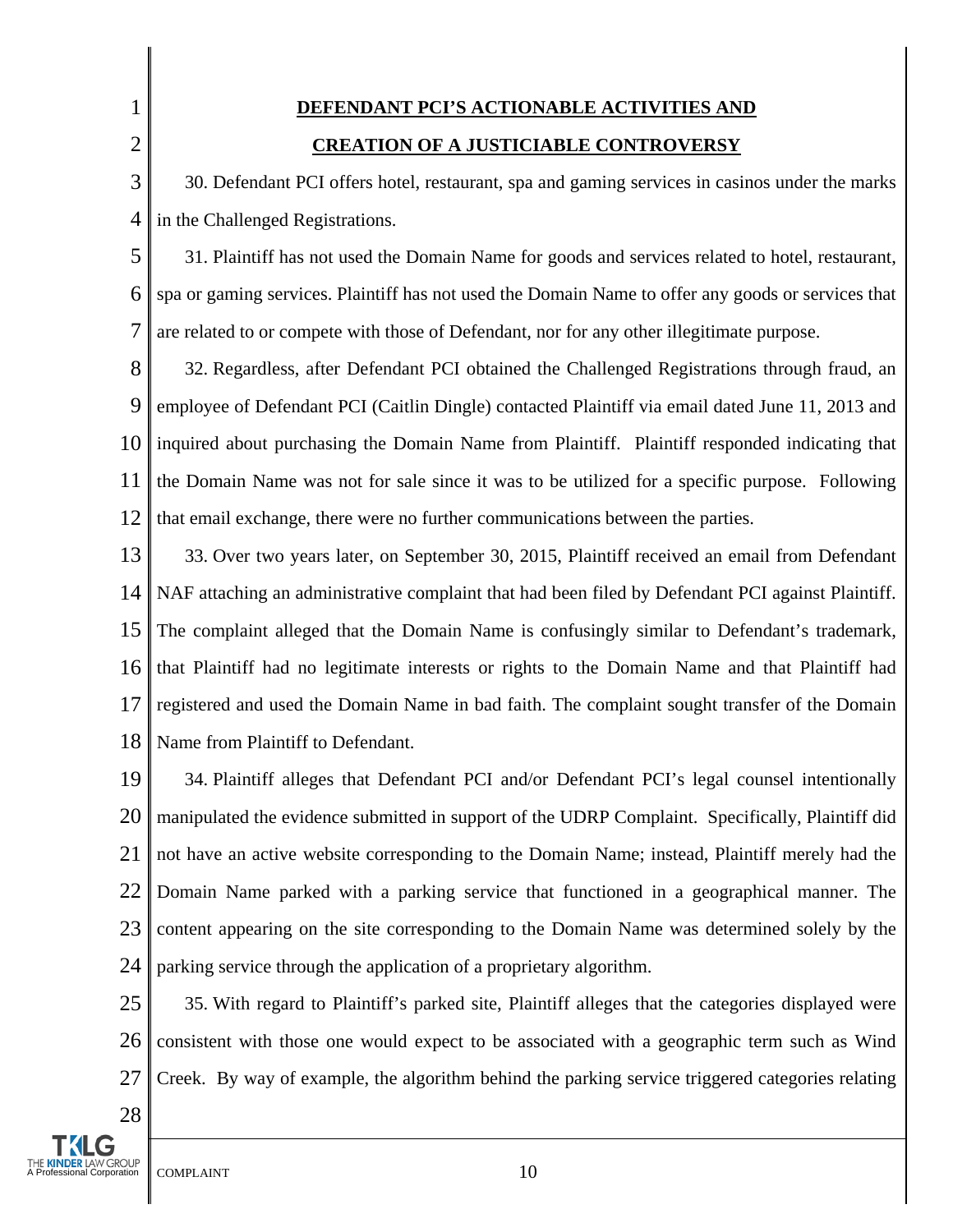1 2 to tourism and tourist types of activities – i.e., hotels, car rentals, flights, and the like. The parked service did not display any category relating to "casinos" or "gambling" anywhere on the site.

3 4 5 6 7 8 9 36. Regardless, Defendant PCI and/or Defendant PCI's legal counsel submitted as Exhibit 7 to the UDRP complaint a document that purported to show that the parking service for Plaintiff's site solicited original references to "Wind Creek Casino" thereon. The evidence, however, was entirely false and was the result of deceptive conduct. Plaintiff's unaltered site corresponding to the Domain Name did not show the words Wind Creek Casino anywhere and the only reason that the words appeared in Exhibit 7 was attributable entirely to Defendant PCI and/or Defendant PCI's legal counsel's deceptive conduct.

10 11 12 13 37. The deceptive conduct was not readily transparent, but was reflected in the url address at the top of the page displayed in Exhibit 7. Specifically, the reason that "Wind Creek Casino" appeared on the document was due to the fact that Defendant PCI and/or Defendant PCI's legal counsel manually entered the phrase into the search box.

14 15 16 17 18 38. Despite the foregoing, Defendant PCI prevailed in the UDRP and Plaintiff was ordered to transfer the Domain Name to Defendant PCI. Plaintiff refuses to transfer its rightful property to the Defendant PCI. Administrative decisions under the UDRP are subject to de novo review by this Court. As a result, an actual, substantial and immediate controversy exists, justifying the declaratory relief that Plaintiff seeks.

- 19
- 20

21

## **COUNT I: DECLARATORY RELIEF**

(Domain Name; Against Defendant PCI)

22 39. Plaintiff realleges the foregoing paragraphs of this Complaint.

23 24 25 26 40. Plaintiff is the rightful owner of the Domain Name and both registered and used the Domain Name in good faith without intent to sell the Domain Name to Defendant PCI. Plaintiff had no intention of confusing any of Defendant PCI's customers or diverting any traffic from Defendant PCI's websites.

27 28 41. "Wind Creek" is commonly used and a merely geographically descriptive term. Many businesses use Wind Creek in their names, trademarks, and domain names. Defendant has no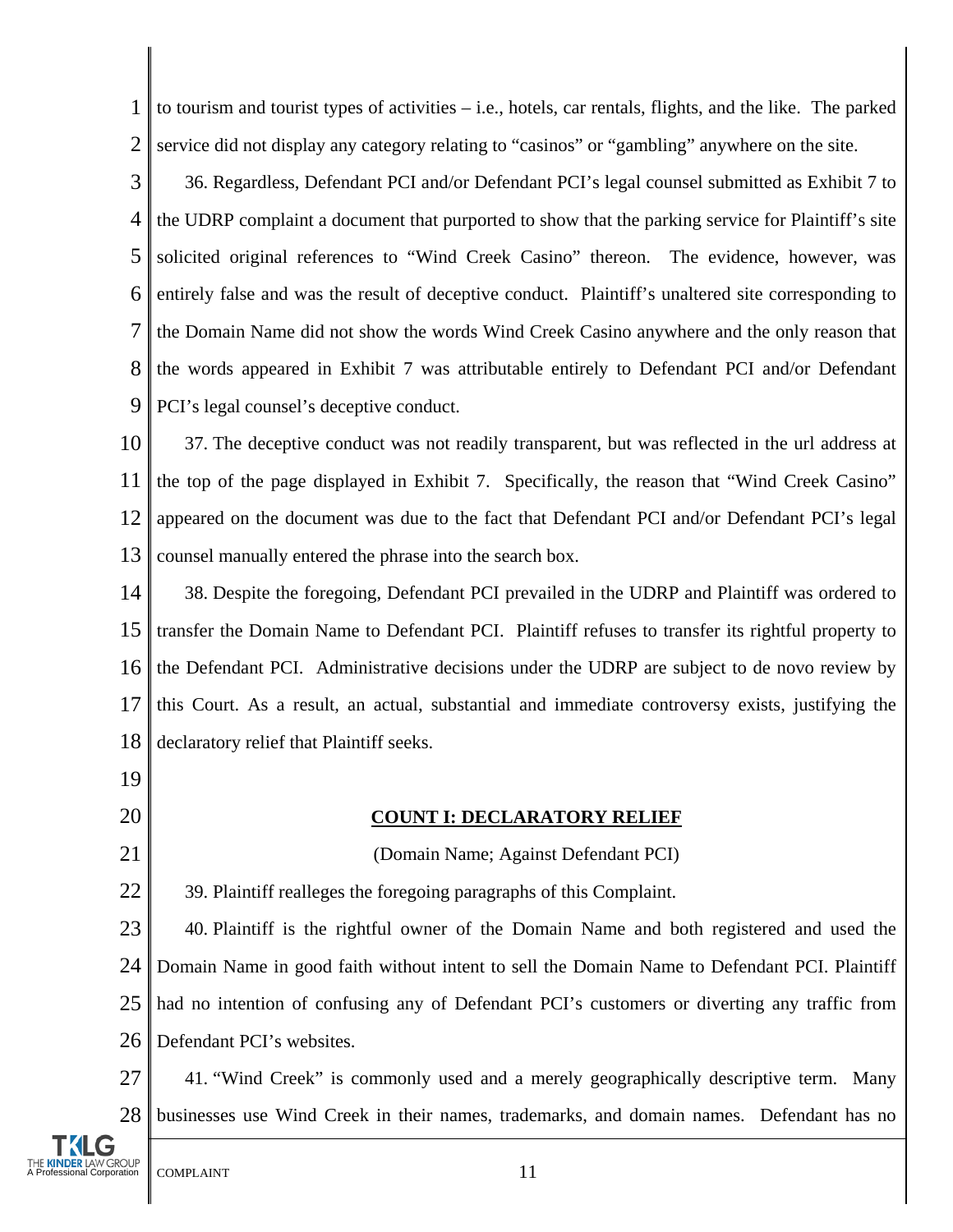1 2 exclusive right to the use of the term "Wind Creek" either as a trademark, a domain name, or otherwise.

3 4 5 42. Plaintiff believed and had reasonable grounds to believe that the registration and its use of the Domain Name was and is lawful due to the obvious geographic appeal on the surface as well as the Domain Name's ability to function in relation to wind energy.

6

43. A justiciable controversy exists between Plaintiff and Defendant PCI.

7 8 9 10 11 44. To resolve this actual controversy, Plaintiff seeks a declaration and judgment that it is not infringing Defendant's trademark rights, that Plaintiff is not violating unfair competition laws and/or the ACPA, that its registration and use of the Domain Name is in good faith use, that Plaintiff has a legitimate interest in, and is the rightful owner of, the Domain Name, and injunctive relief to retain ownership of the Domain Name.

12

14

#### 13 **COUNT II: ANTI-CYBERSQUATTING CONSUMER PROTECTION ACT**

(15 U.S.C. § 1125(d); Against Defendant PCI)

15 45. Plaintiff realleges the foregoing paragraphs of this Complaint.

16 17 18 46. Plaintiff is the rightful owner of the Domain Name and both registered and used the Domain Name in good faith without intent to sell the Domain Name to Defendant PCI. Plaintiff had no intention of confusing any of Defendant.

19 20 47. Plaintiff's Domain Name has been ordered to be transferred under a policy implemented by a Registrar as described in 15 U.S.C.  $\S$  1114(2)(D)(ii)(II).

21 22 48. Defendant PCI was the entity that prompted the Domain Name to be transferred and therefore had notice of the action.

23 49. Plaintiff's use and/or registration of the domain name was/is not unlawful.

24 25 26 50. Plaintiff is informed and believes and on that basis alleges that Defendant PCI sought the transfer of the Domain Name in bad faith knowing that the Challenged Registrations were procured through fraud.

- 27 / / /
- 28 / / /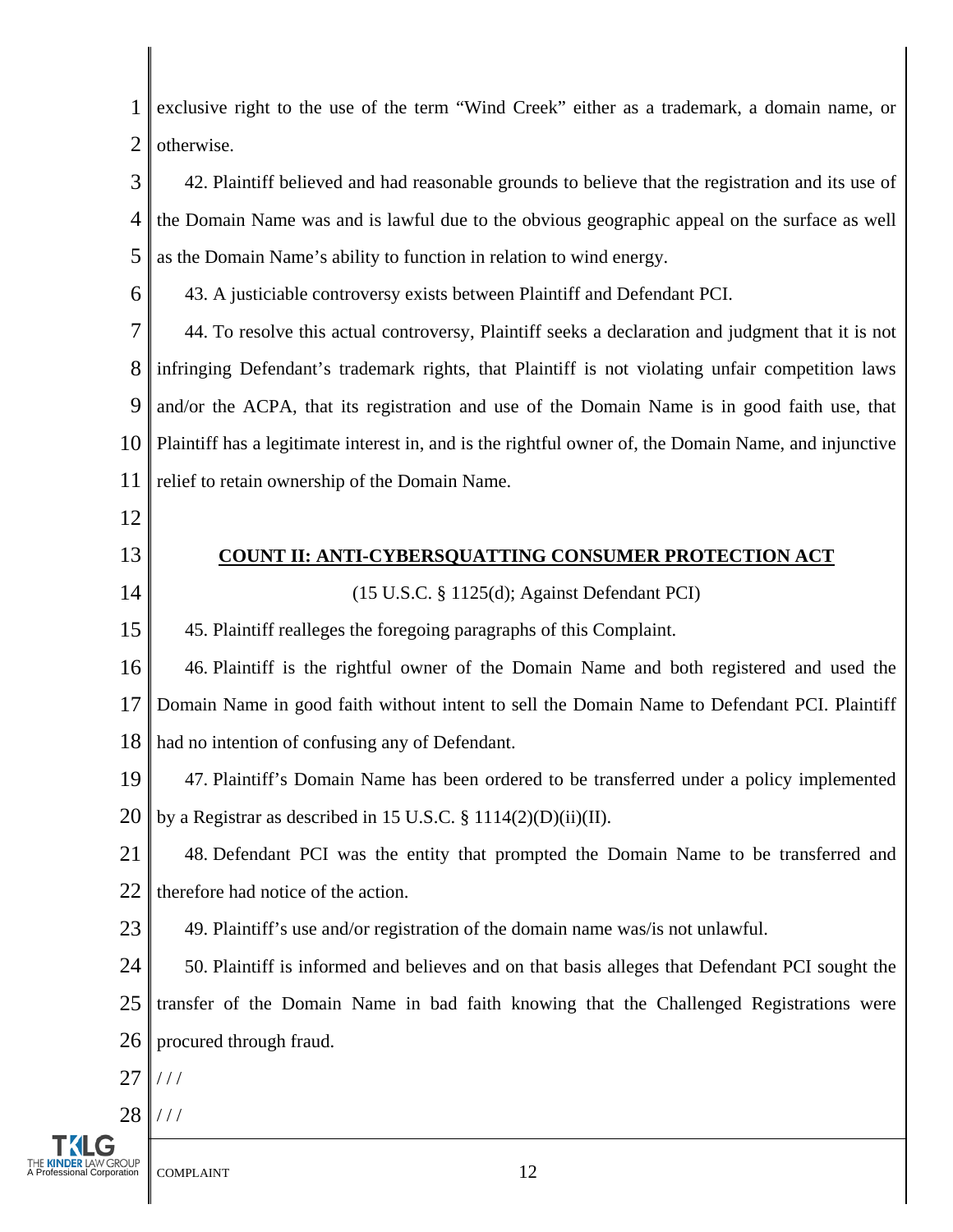1 2 3 51. Plaintiff is informed and believes and on that basis alleges that Defendant PCI sought the transfer of the Domain Name in bad faith through the submission of deceptive, misleading, and/or intentionally manipulated and modified evidence.

4 5 6 52. Plaintiff's remedy at law is not adequate to compensate for the injuries inflicted by Defendant PCI. Accordingly, Plaintiff is entitled to preliminary and permanent injunctive relief pursuant to 15 U.S.C. § 1116.

7 8 9 53. By reason of Defendant PCI's acts alleged herein, Plaintiff is entitled to recover actual damages, costs of the action, and/or statutory damages under 15 U.S.C. § 1117, on election by Plaintiff, in an amount of one hundred thousand dollars (\$100,000).

10 11 54. This is an exceptional case making Plaintiff eligible for an award of attorneys' fees under 15 U.S.C. § 1117.

- 12
- 13

14

## **COUNT III: UNFAIR COMPETITION**

(Cal. Bus. & Prof. Code § 17200; Against Defendant PCI)

15 55. Plaintiff realleges the foregoing paragraphs of this Complaint.

16 17 18 56. Defendant's wrongful acts, as described in this Complaint, are unfair, deceptive and illegal, and have caused damage to Plaintiff and injury to its business, in violation of section 17200 et seq. of the California Business and Professions Code.

19 20 21 57. As a result of Defendant's past and continued wrongful acts, Plaintiff has incurred damages in an amount to be proved at trial, including compensation for Plaintiff's time, effort and attorneys' fees in defending against Defendant's baseless claims.

22

23

## **COUNT IV: UNFAIR COMPETITION**

24 25 26 27 28 (Cal. Common Law; Against Defendant PCI) 58. Plaintiff realleges the foregoing paragraphs of this Complaint. 59. Defendant filed an administrative UDRP action contending that Plaintiff used the Domain Name in violation of trademark and unfair competition laws, and seeking transfer of the Domain Name.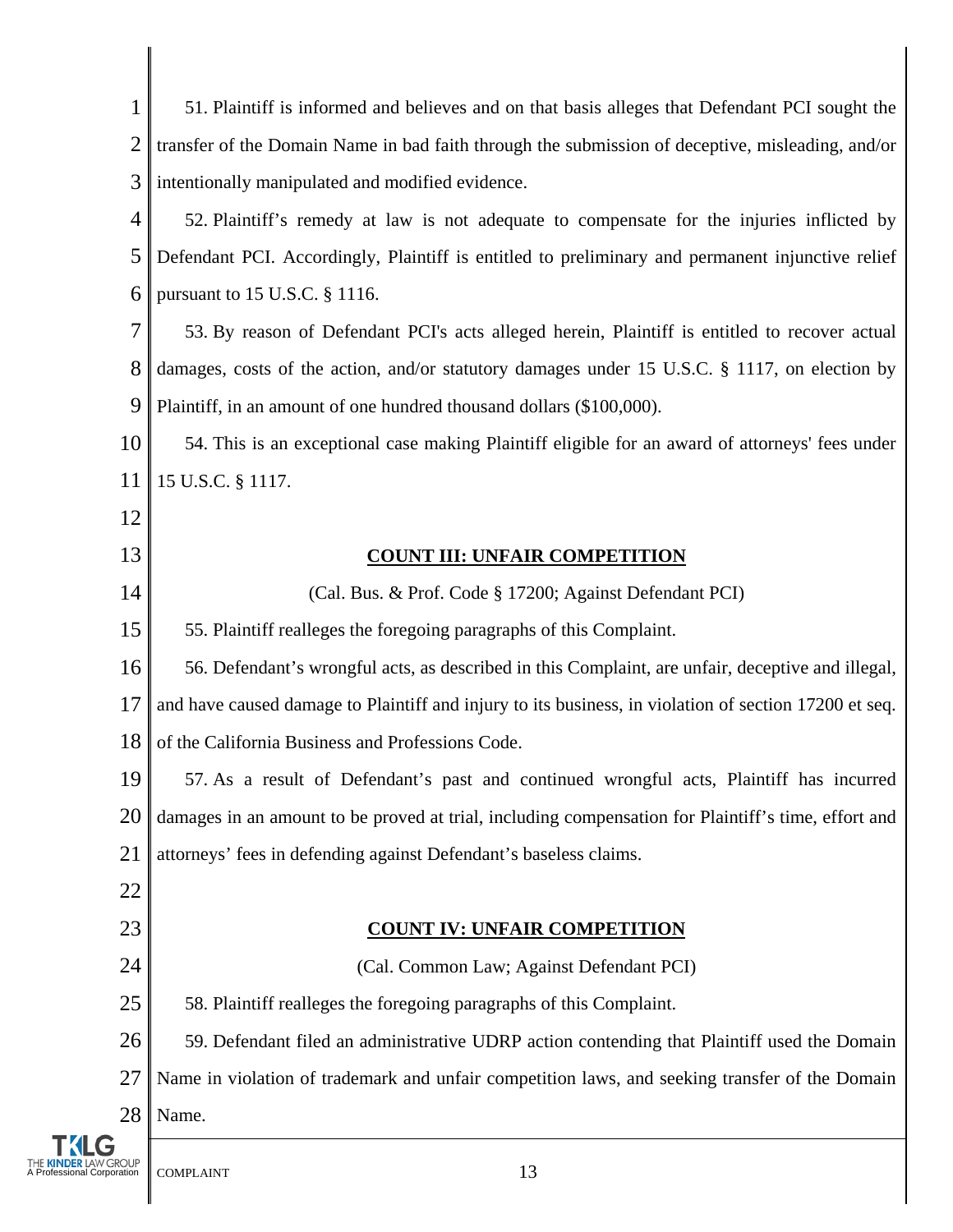| 1                               | 60. Defendant relied upon the Challenged Registrations as Defendant's basis for the UDRP              |  |
|---------------------------------|-------------------------------------------------------------------------------------------------------|--|
| $\overline{2}$                  | knowing that Defendant PCI had acquired the Challenged Registrations through fraud on the U.S.        |  |
| 3                               | Patent and Trademark Office.                                                                          |  |
| 4                               | 61. Defendant PCI also intentionally manipulated the evidence that Defendant PCI submitted            |  |
| 5                               | in support of the UDRP against Plaintiff.                                                             |  |
| 6                               | 62. Defendant PCI's wrongful conduct and baseless accusations of infringement have caused             |  |
| 7                               | harm to Plaintiff, have caused Plaintiff to expend significant sums of money defending against        |  |
| 8                               | Defendant PCI's allegations, and have created a cloud on Plaintiff's title to the Domain Name.        |  |
| 9                               | 63. As a result of Defendant PCI's wrongful acts, Plaintiff has incurred damages in an amount         |  |
| 10                              | to be proved at trial, including compensation for Plaintiff's time, effort and attorneys' fees in     |  |
| 11                              | defending against Defendant's baseless claims.                                                        |  |
| 12                              |                                                                                                       |  |
| 13                              | <b>COUNT V: CANCELATION OF TRADEMARK REGISTRATIONS</b>                                                |  |
| 14                              | (15 U.S.C. §§ 1064, 1119; Against Defendant PCI)                                                      |  |
| 15                              | 64. Plaintiff realleges the foregoing paragraphs of this Complaint.                                   |  |
| 16                              | 65. Plaintiff is informed and believes and on that basis alleges that Defendant PCI made              |  |
| 17                              | knowingly false material representations in their submissions to the USPTO with the intent to         |  |
| 18                              | deceive the USPTO.                                                                                    |  |
| 19                              | 66. Based on these knowingly false material misrepresentations which were made with the               |  |
| 20                              | intent to deceive the USPTO, the Challenged Registrations should be cancelled.                        |  |
| 21                              |                                                                                                       |  |
| 22                              | DEFENDANT NAF'S ACTIVITIES CREATING A JUSTICIABLE CONTROVERSY                                         |  |
| 23                              | 67. The decisions issued in UDRP case are structured in a very specific manner. First, the            |  |
| 24                              | decision lays out the allegations of the Complainant, followed by the allegations of the              |  |
| 25                              | Respondent, and then a discussion of the application of the law to the allegations. In the decision   |  |
| 26                              | in the Wind Creek UDRP, Defendant NAF attributes factual assertions in the Respondent                 |  |
| 27                              | allegations section that were not stated by either Respondent (i.e., Plaintiff) or Complainant (i.e., |  |
| 28                              | Defendant PCI). Specifically, the decision states that Respondent (i.e., Plaintiff) contended that    |  |
| G<br>A Professional Corporation | 14<br><b>COMPLAINT</b>                                                                                |  |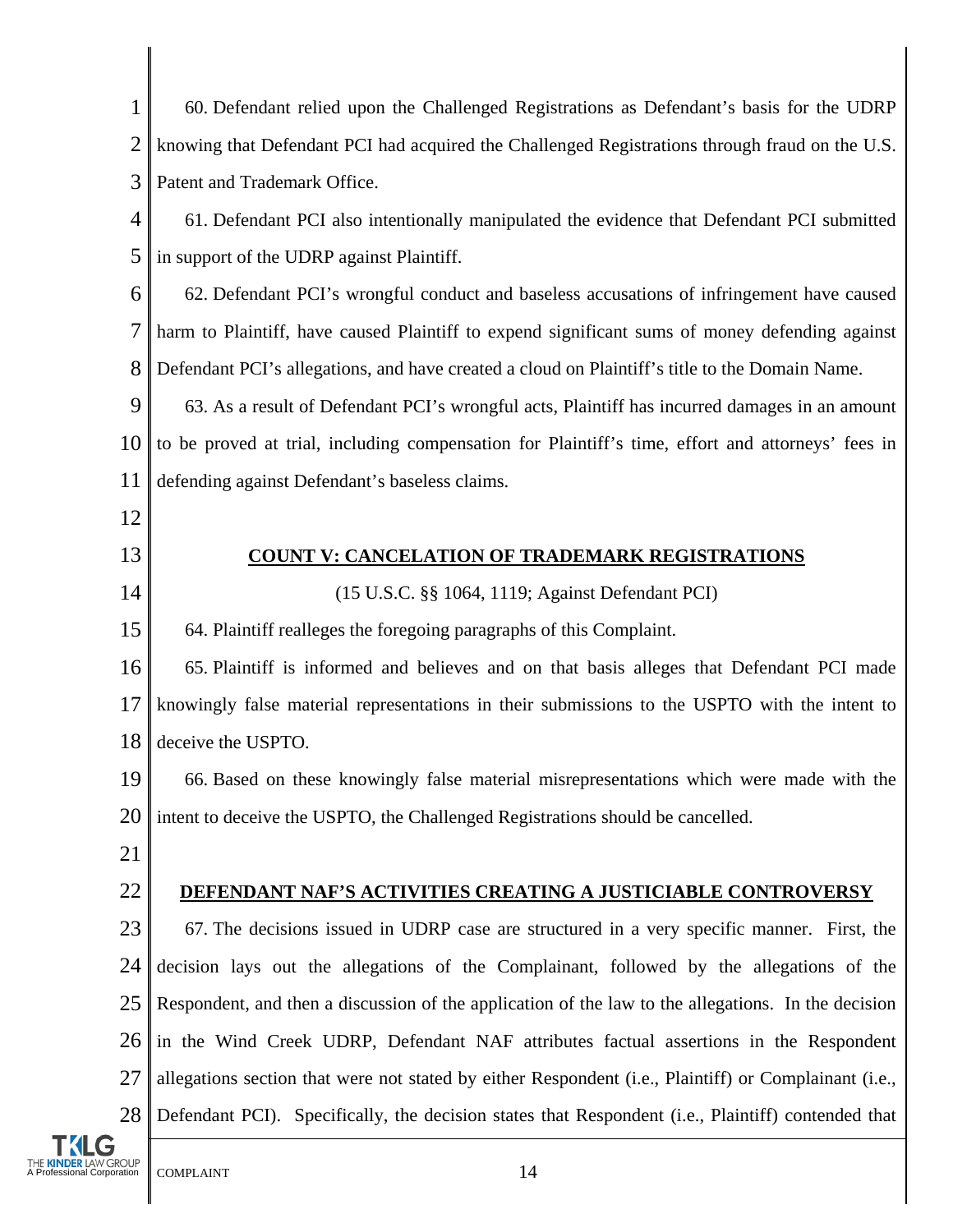1 2 3 4 5 VirtualPoint, Inc. is a "generic domain name reseller." Plaintiff did not make any such contention and there is nothing in the records to corroborate this statement. Accordingly, the decision is simply false and jeopardizes Plaintiff's rights with respect to future UDRP actions in that UDRP decisions have tipped in favor of the complainant where the respondent was found to be a generic domain name reseller.

6 7 8 9 10 11 12 13 68. In addition to the above, the decision also contained what is clearly a typographical error, but one that could have damaging effect to Plaintiff in the future. Specifically, the decision states that Plaintiff was using a "privacy service" when in fact Plaintiff does not use any privacy service and what was clearly intended to be stated in the decision was the term "parking service." Indeed, Plaintiff would not use a privacy service because many UDRP decisions have found the use of a privacy service as being a factor in finding bad faith registration and use of a domain name. Therefore, a decision that states that Plaintiff uses privacy services, which is false, is likely to be used in the future by other third parties and panelists to the detriment of Plaintiff.

14 15 16 17 18 19 20 21 22 23 24 25 69. On November 23, 2015, Plaintiff contacted Defendant NAF and requested that the decision be modified. On November 24, 2015, Defendant NAF denied Plaintiff's request on grounds that Supplemental Rule 16 prohibited Defendant NAF from modifying the decision. Accordingly, on December 3, 2015, Plaintiff again contacted Defendant NAF and requested that the decision at a minimum be redacted pursuant to very Supplemental Rule that Defendant NAF relied upon to deny the earlier request. Specifically, Supplemental Rule 16 states, "(b) Except if the Panel determines otherwise (see Paragraph 4(j) of the Policy), the Provider shall publish the full decision and the date of its implementation on a publicly accessible web site." Further, Paragraph 4(j) of the Policy states, "Notification and Publication. The Provider shall notify us of any decision made by an Administrative Panel with respect to a domain name you have registered with us. All decisions under this Policy will be published in full over the Internet, except when an Administrative Panel determines in an exceptional case to redact portions of its decision."

26 27 70. Based upon the above, Plaintiff requested that Defendant NAF exercise the discretion to either not publish the case or, at a minimum, to redact the obviously erroneous and harmful

KINDER LAW GROUP  $\parallel$  COMPLAINT  $\parallel$  15

28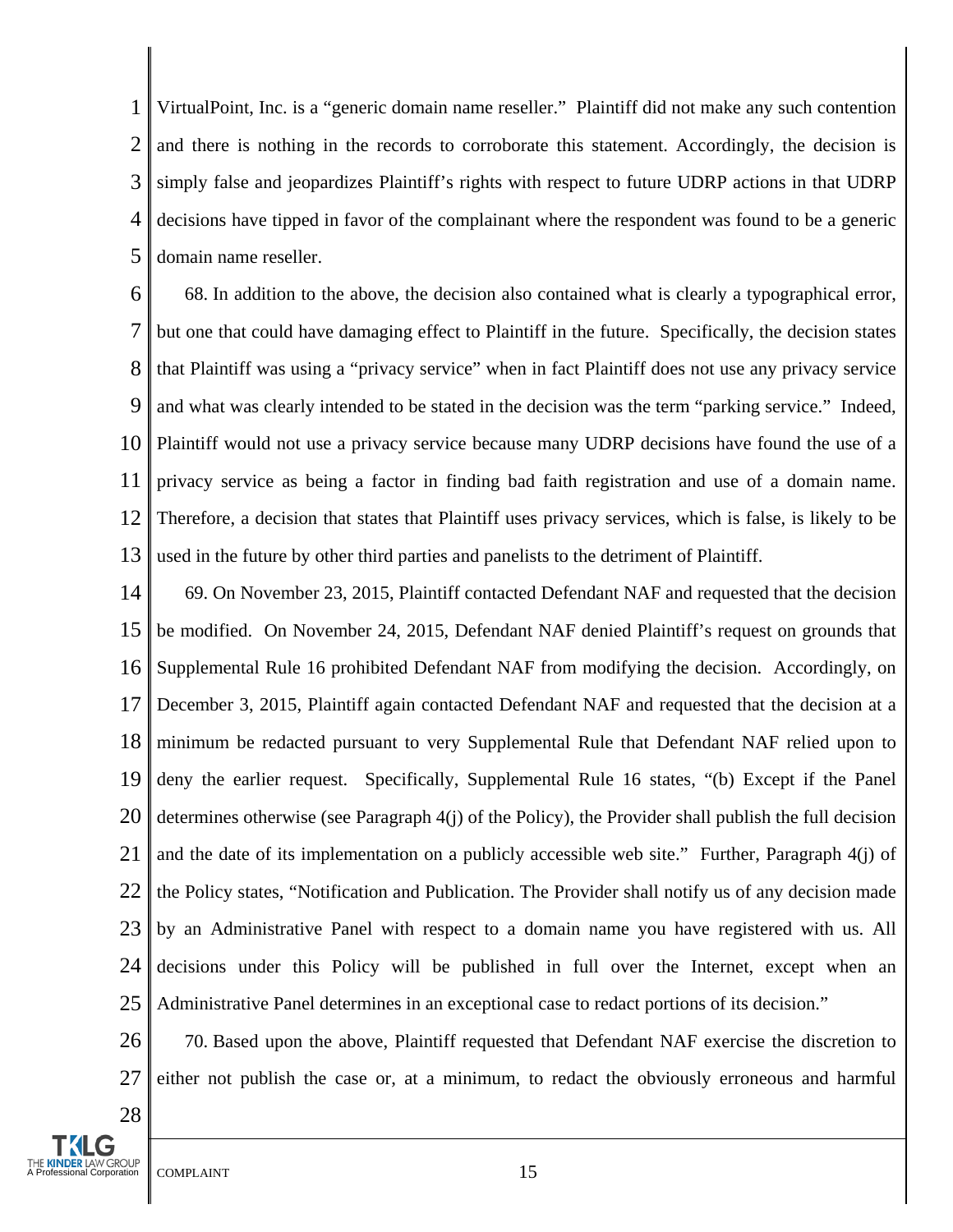| 1           | statements made therein. On December 4, 2015, Defendant NAF refused to exercise the          |
|-------------|----------------------------------------------------------------------------------------------|
| 2           | discretion.                                                                                  |
| 3           |                                                                                              |
| 4           | <b>COUNT VI: DECLARATORY JUDGMENT</b>                                                        |
| 5           | (UDRP Decision; Against Defendant NAF)                                                       |
| 6           | 71. Plaintiff realleges the foregoing paragraphs of this Complaint.                          |
| 7           | 72. A justiciable controversy exists between Plaintiff and Defendant NAF.                    |
| 8           | 73. To resolve this actual controversy, Plaintiff seeks a declaration and judgment requiring |
| 9           | Defendant NAF to either modify, take down or redact the decision consistent with the above.  |
| 10          |                                                                                              |
| 11          | <b>PRAYER FOR RELIEF</b>                                                                     |
| 12          |                                                                                              |
| 13          | WHEREFORE, Plaintiff prays for judgment as follows:                                          |
| 14          | a. A declaration that Defendant PCI committed fraud on the USPTO in the submissions to the   |
| 15          | USPTO for trademark registrations Nos. 3,643,523; 4,161,444; and 4,485,354; that the         |
| 16          | registrations are invalid and that the registrations be ordered cancelled.                   |
| 17          | b. A declaration that Plaintiff is not infringing the trademark rights of Defendant;         |
| 18          | c. A declaration that Plaintiff is not violating unfair competition law;                     |
| 19          | d. A declaration that Plaintiff is not violating the ACPA;                                   |
| 20          | e. A declaration that Plaintiff registered and used the Domain Name in good faith and is the |
| 21          | rightful registrant of the Domain Name;                                                      |
| 22          | A permanent injunction to enjoin Defendant from interfering with Plaintiff's use and<br>f.   |
| 23          | registration of the Domain Name, including attempting to place it on "hold" status, cancel   |
| 24          | or transfer it, or from otherwise disturbing Plaintiff's lawfully obtained Domain Name.      |
| 25          | A finding awarding Plaintiff monetary compensation for damages sustained by<br>g.            |
| 26          | Defendant's wrongful actions as alleged in this Complaint;                                   |
| 27          | h. A finding awarding Plaintiff statutory damages consistent with this Complaint;            |
| 28          | For costs of suit incurred herein;                                                           |
| Corporation | 16<br><b>COMPLAINT</b>                                                                       |

 $\mathbf{I}$ 

 $\overline{1}$ Ι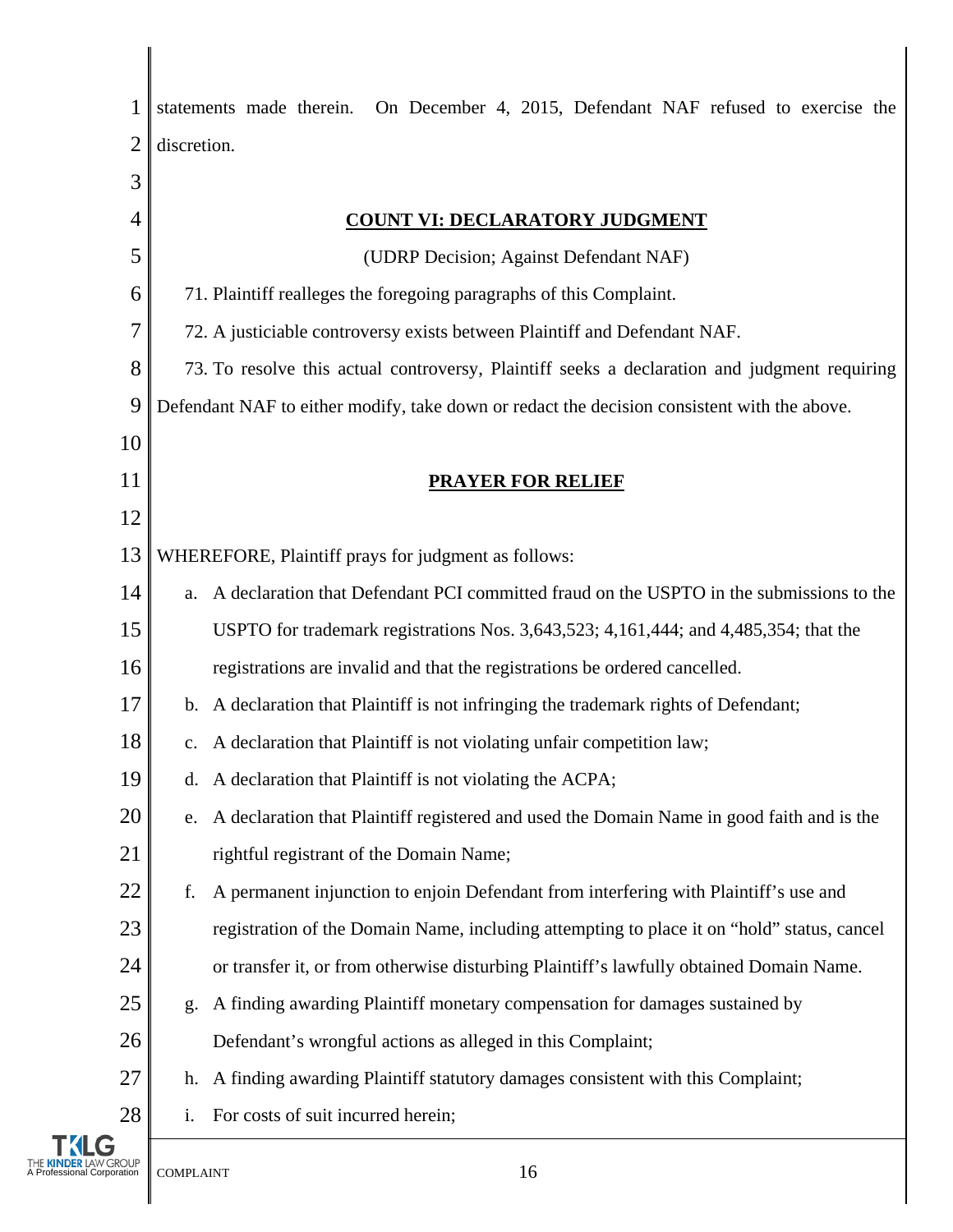| $\mathbf{1}$                                       | An award of reasonable attorneys' fees and expenses; and<br>$j$ .       |                                                                                 |
|----------------------------------------------------|-------------------------------------------------------------------------|---------------------------------------------------------------------------------|
| $\overline{2}$                                     | k. Such other and further relief as the Court may deem just and proper. |                                                                                 |
| 3                                                  |                                                                         |                                                                                 |
| $\overline{4}$                                     | Dated: December 4, 2015                                                 | THE KINDER LAW GROUP, APC                                                       |
| 5                                                  |                                                                         |                                                                                 |
| 6                                                  |                                                                         | By:                                                                             |
| $\overline{7}$                                     |                                                                         | Brian P. Kinder, Esq.<br>19200 Von Karman Avenue, Fourth Floor                  |
| 8                                                  |                                                                         | Irvine, California 92612<br>O: (949) 216-3070                                   |
| 9                                                  |                                                                         | F: (949) 216-3074<br>E: bkinder@tklglaw.com<br>Attorneys for VirtualPoint, Inc. |
| 10                                                 |                                                                         |                                                                                 |
| 11                                                 |                                                                         |                                                                                 |
| 12                                                 |                                                                         |                                                                                 |
| 13                                                 |                                                                         |                                                                                 |
| 14                                                 |                                                                         |                                                                                 |
| 15                                                 |                                                                         |                                                                                 |
| 16                                                 |                                                                         |                                                                                 |
| 17                                                 |                                                                         |                                                                                 |
| 18                                                 |                                                                         |                                                                                 |
| 19                                                 |                                                                         |                                                                                 |
| 20                                                 |                                                                         |                                                                                 |
| 21                                                 |                                                                         |                                                                                 |
| 22                                                 |                                                                         |                                                                                 |
| 23                                                 |                                                                         |                                                                                 |
| 24                                                 |                                                                         |                                                                                 |
| 25                                                 |                                                                         |                                                                                 |
| 26                                                 |                                                                         |                                                                                 |
| 27<br>28                                           |                                                                         |                                                                                 |
| <b>TKLG</b>                                        |                                                                         |                                                                                 |
| THE KINDER LAW GROUP<br>A Professional Corporation | <b>COMPLAINT</b>                                                        | $17\,$                                                                          |